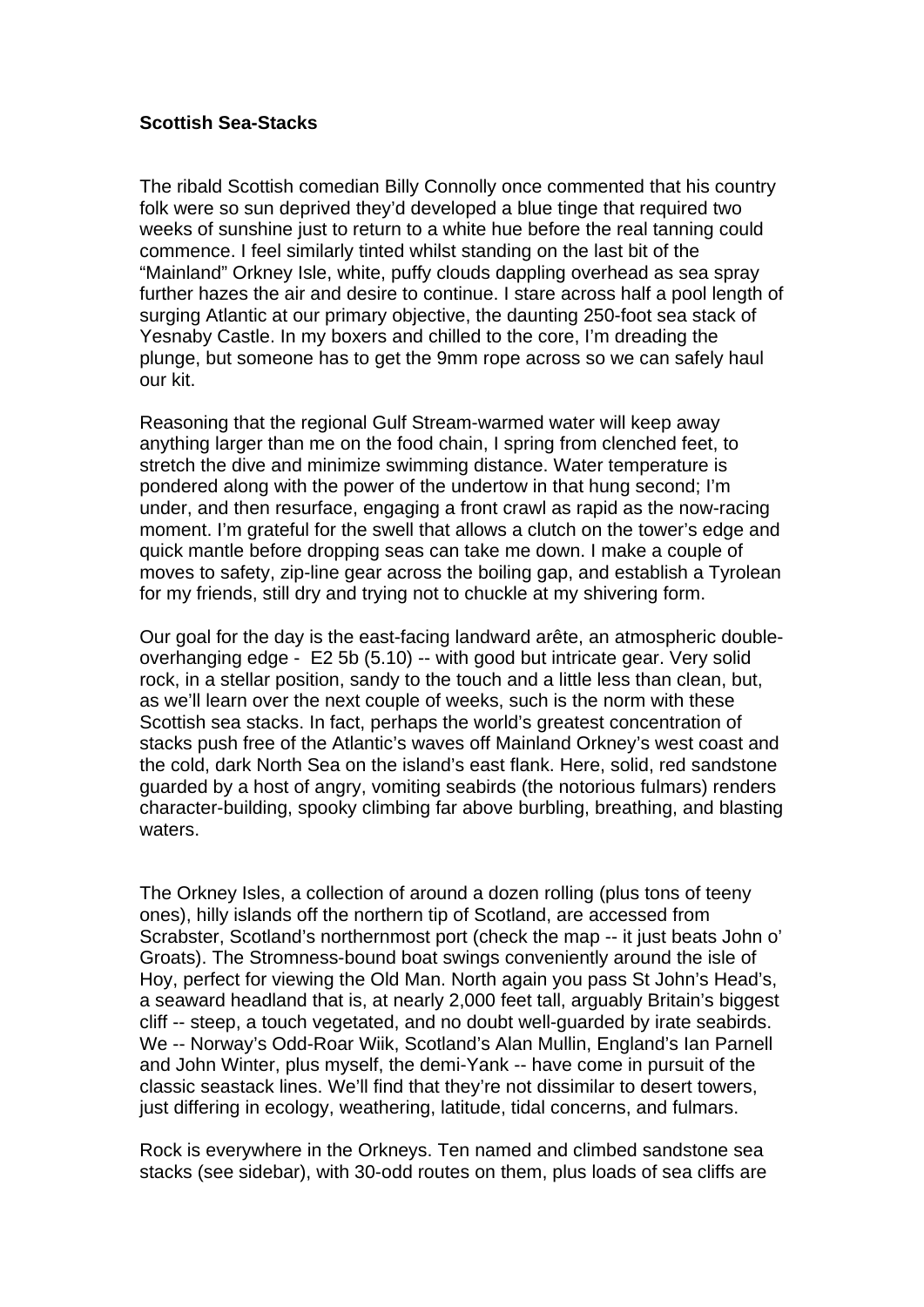the draw for climbers, though farmers have for eons created intricate dry stone walls to contain livestock and crops, often borrowing from the many fine stone circles dating back to 3000 BC. (Burial mounds of a similar age have been found here as well.) But compared to man's obelisks, these sea stacks make little more than a cameo appearance in geological time, which is what makes the climbing here unique.

Scotland itself is old, no doubt. The Picts settled here around 5000 BC, their bloodline remaining untainted until Norse incursions around 700 AD. And the local rock is a Devonian red sandstone deposited some 400 million years ago. But the stacks, in a way, are quite fresh. Take Scotland's most famous sea stack, the 500-foot Old Man of Hoy, off the west coast of the isle of the same name -- it's probably less than 400 years old and may not get much older. Maps drawn around 1700 depict the Old Man area as a headland -- no stack. A landscape painter sketched the newly formed sea stack in 1816-ish; it had two legs at that time, which helped derive its name. One leg, however, would drop sometime in the 19th century, claimed by tempestuous weather and ferocious Scottish seas. To this day, erosion on the Old Man and other freestanding coastal neighbours continues apace.

My first real introduction, if it could be deemed real, came in the form of a photograph of the Yesnaby Castle stack, hung inside the ferryboat to the islands and noticed just as the Old Man slipped by to starboard. I pondered Yesnaby's impressively slender form, depicted curled into the face of a wave that maintained considerably more stature. Could swells line up just perfectly to drive a wave so high? This didn't seem possible - a 300-foot roller. The image sequence continued as the wave slammed into the cliff and continued to break high over the headland -- food for thought, and a good insight into the fragility of these unique seaside towers.

After sightseeing the finer side of Hoy, the boat hooked into the protected Scapa Flow, a world-renowned SCUBA venue. It was here on June 21, 1919, during WWI, that the German Admiral Von Reuter gave the mistaken order to scuttle 74 warships under his command. Today, divers navigate the patent water bench of Scapa Flow in dry suits, down to briny behemoths sunk as modestly as 25 feet under the waves. To me the cold, dark lustre that crinkles this water's surface, disguising any depth or lack thereof**,** holds little in the way of appeal -- I'd rather climb away from its chill shimmer.

But I'm one of the few -- climbers just don't seem to come to the Orkneys, though the isles are primed for vertical (above-the-waves) exploration. It's indeed strange that some of the cliffs were only "discovered" in this millennium. Perhaps it's a result of the weather. Or perhaps it's the Orkneys' sparse population. Or perhaps it's the area's isolation from the mainland United Kingdom and lack of local climbing community. The outer islands -- Hebrides, Shetlands, and some Orkneys -- house a plethora of unexplored cliffs, plus there's no shortage of windswept coastline on Scotland's west side, though ice gear may prove most useful there.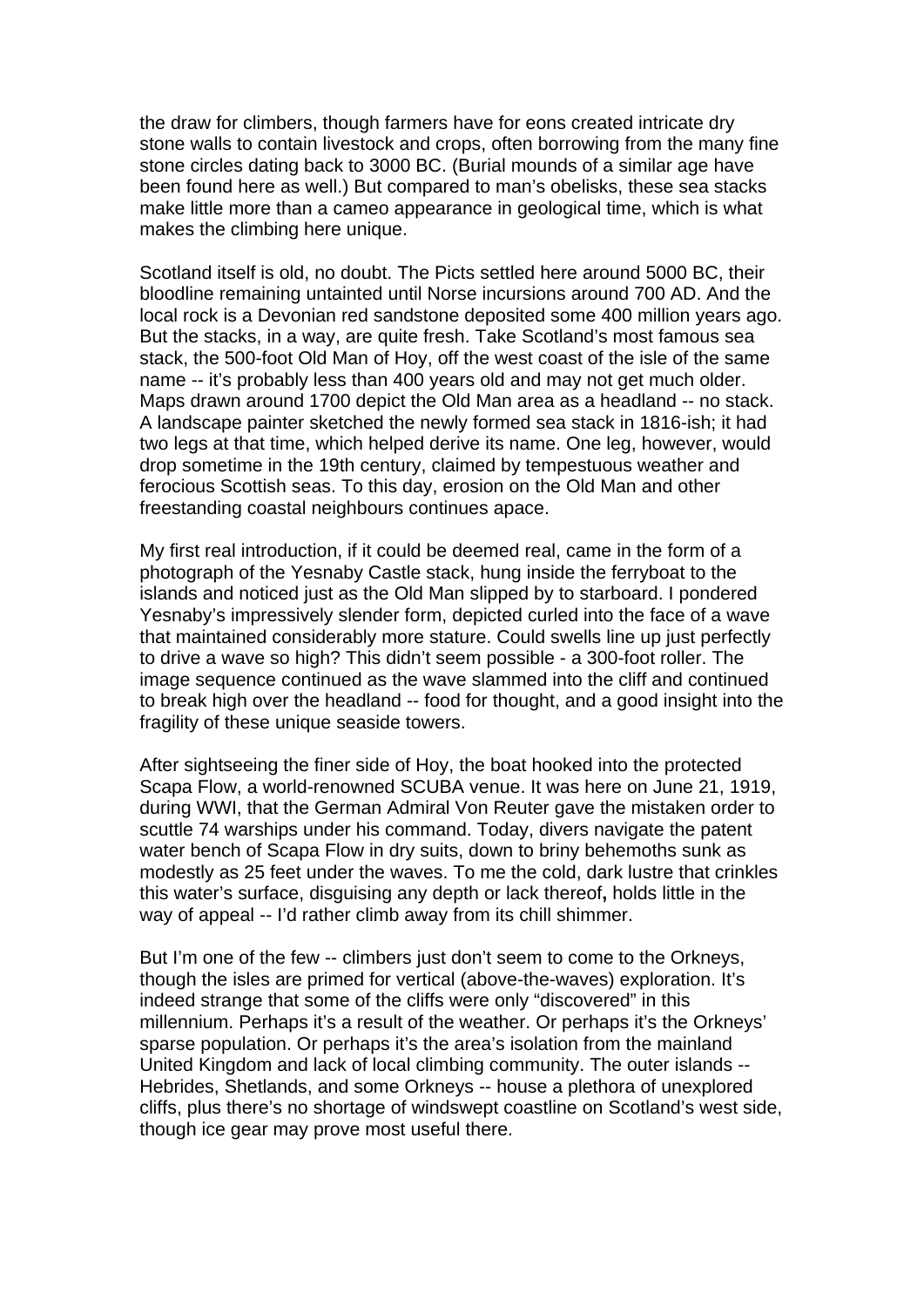After our first day's adventure with Yesnaby Castle, we weathered a couple more on the main island, strolling along Stromness' single road past its few shops, fish, chips, curry, ovine veterinary, mini-supermarket, tartan supplier, tea room, and a pub or five. Sturdy stone houses and businesses that lean into the narrow slash of already dim low-angle summer sunlight overlook the main drag's intricate cobbles; all have stood the test of time. Weathered, rustic and well-kempt, Stromness promotes the image of its early seafaringera construction.

A short ferry relocated us to the Ratwick Bay Bothy (stone bivy shelter) on the island of Hoy. Again forced into a holding pattern by more inclement weather, we holed up in the stone shed and waited for an Old Man. Since its televised first ascent by Joe Brown, back in 1966, the Old Man of Hoy has become an iconic British feature: Tower of London, Stonehenge, York Minster, Ben Nevis, Hadrian's Wall, Old Man of Hoy -- firmly on the list and known to the British public. Even with such a raised profile, the Ratwick locals say it rarely sees more than five separate visits per season, for any of five free lines (or perhaps primary repetition of the 1967 A4?). Hoy, Norse for "High," towers above neighbouring landmasses, not just rising higher, but darker, rockier, bleaker, and a touch more austere. The Old Man is certainly the most sought/climbed of all the stacks, and is one of the UK's longer outings.

We managed a teasing hike across the fine sea cliffs of Rora Head for an Old Man viewing just before encroaching rain swept in, blotting out the panorama of the stack's massive fulmar population. Tales abound of these seemingly innocuous white gulls pecking the hands of those trying momentarily to use a ledge, and even launching aerial strafing runs with flapping, pecking, and repeated swooping. Above all, fulmars have a spectacular ability to shotgunstyle regurgitate bright-orange semi-digested fishy bits to a distance of 40 feet, as they demonstrated in the 1997 film Rock Queen ("Catherine Destivelle, la Madonne de la Montagne) toward the French superstar. It's hard to say how many reside on the Old Man, but such a well-protected residence with so many horizontals must allow their township to approach a thousand.

Whittling away time, we beach combed the unusually fine strip of golden sand trapped by Ratwick Bay's craggy coastline, and over-indulged in inevitable Bothy festering, swapping tales to pass the time during frequent, forceful downpours. Bothys -- very simple long stone sheds with fireplaces, and raised (stone) benches along either wall for biving -- dot the islands and Scottish highlands, and provide a free, welcome respite from the rain. Alternately, you can camp in the walled (sheep-free) front garden. This Bothy nestles behind the first, wind-deflecting row of dunes from the sandy shore, deep in the centre of the picturesque trough that forms Ratwick Bay, and has a thatched roof as thick as its walls.

After four days of rain, we had our break. Here, the annual 37-inch average isn't delivered in deluges -- it's more of a constant mist with a daily interjection. Occasionally (and luckily) it forgets, and we were poised for such a moment. From the headland, steep ledge shuffling down an improbable trail led to the climb's beginning -- no water involvement for this classic. As we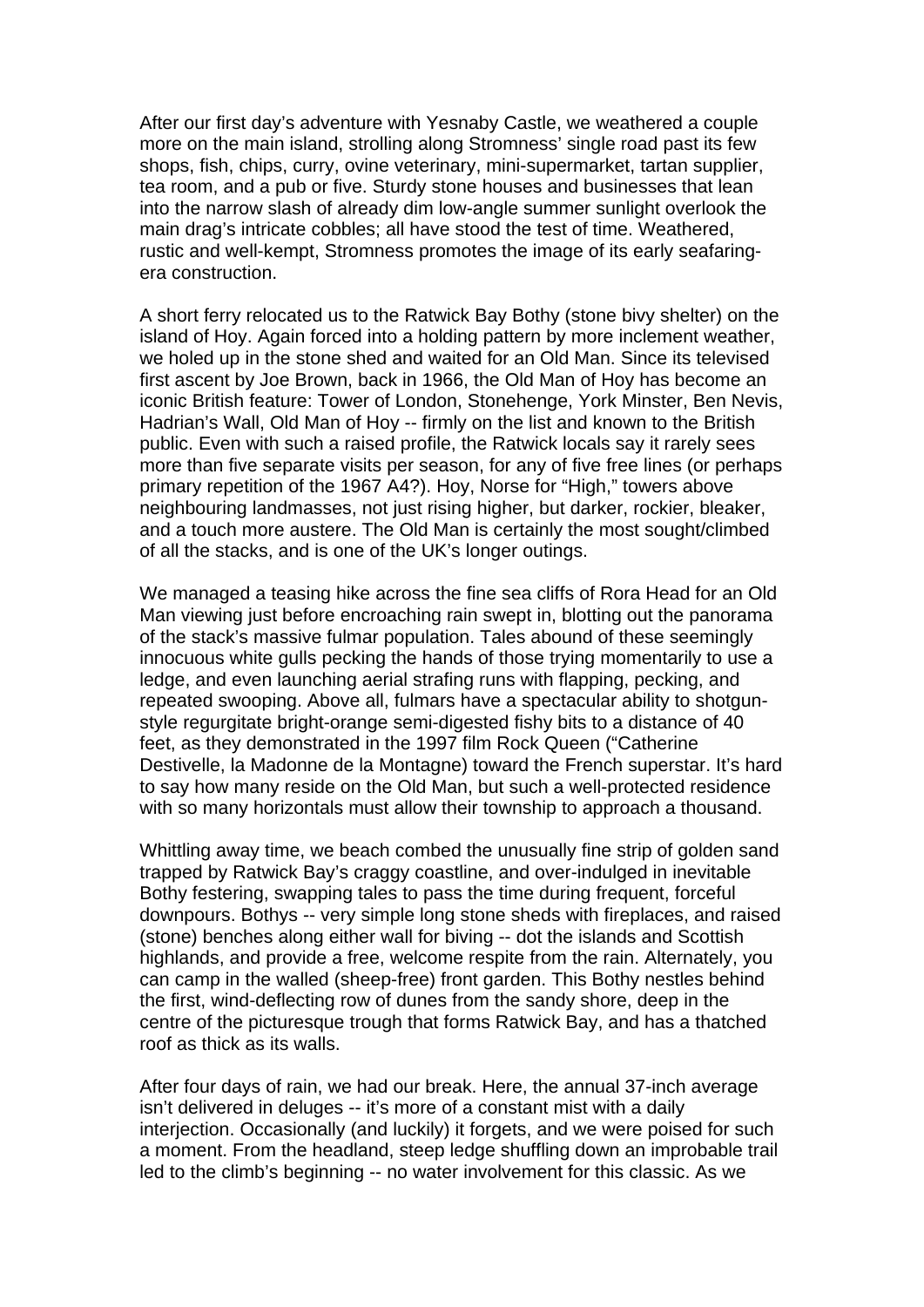dropped off the island, the Old Man unveiled its more mammoth proportions; the lower we went the more our respect grew. A few fulmars tried traditional bombing runs (just number two's -- no fishy bits) with varying degrees of success, though none sufficient to thwart our quest. We scampered across a rib - the collapsed leg shed in the 1800s -- above tides' reach, then motored up a short fifth-class approach pitch to reach a ledge immediately above the rib's junction with the tower.

Pitch one of this classic, demanding 5.10 commenced apace. You begin with a descending step onto a very sandy traverse platform, with immediate 100 foot exposure down the landward (east) facet; a few unprotected, dirty sideways moves gain the essence of the route, vertical fissures jogging discontinuously up the tower's entirety. Climbing a very steep hand crack in the back of a decomposing flare, I led out on tipped-out cams (not wishing to port the big rigs; note: if you have 'em, bring 'em), and then did a double take as the crack widened and steepened. Easy 5.10, eh? Memorable thrutching in an offwidth textured akin to a steep beach -- classic -- ensued, with lots of jamming, bridging (stemming), and body wedging.

We regrouped on the large ledge 150 feet up, grins all around after this brutal but elegant ropelength. However, I hadn't noticed a fully flared fulmar squatting a scant 10 feet away. Its wings open, tail flared, and beak agape, the creature was just gurgling and not producing. Trapped by our anchors, we were grateful that he was only a fledgling, too young, perhaps, to have gleaned shooting skills.

Above lay another two 150-foot character-filled pitches, and leering from every ledge flocks and flocks and flocks … o' now squawking fulmars, cocking their heads from side to side as if plotting timing/aim. Alan and Odd both reside at far northern latitudes; either a lack of faith in weather or a touch of bird knowledge had them donning a shell layer upon first glimpse. Ian, John, and I must have had more faith, as we hadn't brought rain gear. Still, Alan and Odd somehow cajoled me into leading the next pitch, using their sufficient tether from the belay to look up around the corner and bird-spot for me.

An intricate piece of climbing followed I traversed commando-style beneath every ledge, staying low then quickly peeping, mantling, or scuttling to cover. After 150 feet of this, and a few off-route bits of bouldering up dead-end walls, I spied the belay ledge from 20 feet below, yet still had to pick, weave, and dodge around fulmars to its sanctuary. I probably passed 20 close-proximity birds on this pitch alone, and in the midst of committing the final mantle drew beak to face with an angry specimen.

I think we were both equally shocked, hovering in that shared moment without reaction. I dropped to arm's length, dangling taut, flinching in the face of an anticipated fishy peppering. The gull rolled its neck with the first coiling of delivery, yet no onslaught? I didn't check further, instead engaging a rapid traverse, via more bouldery avoidance, to reach a belay stance on a higher terrace.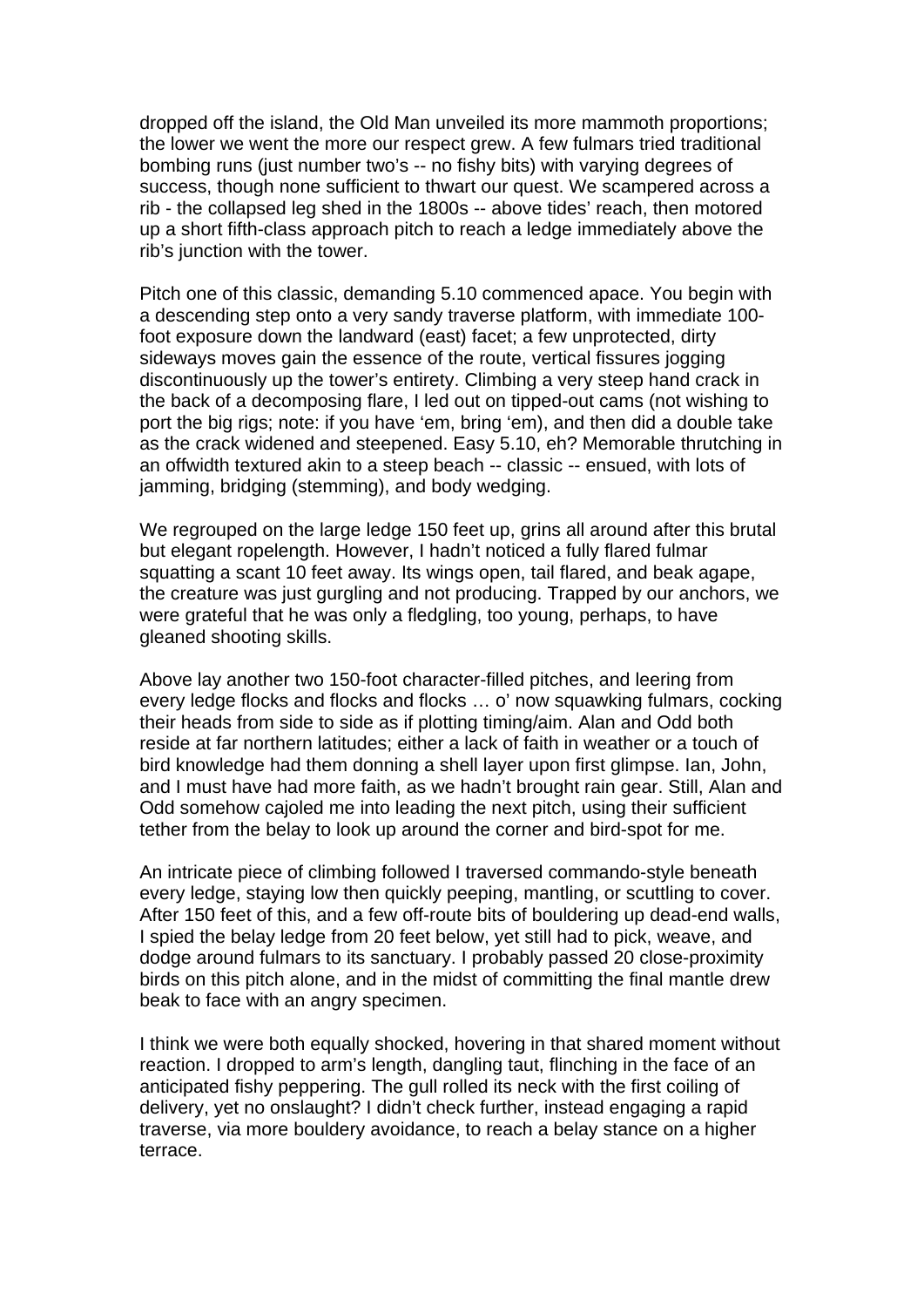I gave Odd bird Beta as he joined me. He looked at my shoddy perch from the luxurious but occupied terrace, where he decided to stay put, maintaining a safe distance from the still-retching bird. Alan's arrival caused it to convulse a third time, while Odd, eager to be off, launched into the 5.9 summit pitch and sounded to be involved with similar dealings. Our Norwegian compadre, yelling profusely, suddenly dropped into his native tongue, something I'd heard him do only once before, whilst totally gripped on our first shared outing, an A5 called Roulette on Yosemite's Leaning Tower. These little white birds now shoved him into that same stressed mode, and we could only wince with the louder diatribes.

Ian climbed into sight. "Don't worry -- this one doesn't spit," I told him, pointing out the fulmar. We watched nonchalantly as it repeated the neck coil and retch. This time, however, it cut loose with a resounding "Blam!" -- unfortunate for Ian, recoiling with the blast's force and now sporting pointillist orange specks along his right side. Perhaps the fledgling had needed those three dry runs to mature shooting skills. Flexing newfound aptitude, it gloated with each successive blast, nailing Ian four or five more times. Only Ian's cower limited its area of projectile-vomiting coverage.

Odd, meanwhile, had reached the summit and started reeling in rope. Ian scurried up to our belay ledge and was immediately cast upward, better to keep "Mr. Fishy" on the move. We experienced no real avian events on the final rope length. Perhaps reticent due to Odd's vociferous passage, the birds were reduced to half-hearted high-altitude bombing runs. Alan and I were free to enjoy steep climbing via big cracks, plentiful horizontals, and naught to ponder but the calm, shimmering Atlantic 500 feet below. We shared a seat on the summit, varying degrees of fishy-ness enriching the air around the aerial grassy terrace hovering just below the overlooking cliff-line. The Hebrides shimmered distantly to the west as seals flopped onto the rocky shore far below, with the fulmars, of course, continuing to spiral but keeping their distance, resuming their housing scheme only after our rope whipped down from the final rappel.

With time shrinking we headed back onto another "mainland" island -- the United Kingdom, land union of England, Wales, and, of course, Scotland – where, off its west coast, we hoped to climb a couple more stacks and cast even more hope toward the weather being cooperative. There was even preemptive talk of taking boats to the outer isles to achieve all 10 slender Orkney towers. However, as is often the case with keen individuals, our tick list proved fatter than weather allowed.

In the end, despite the weather, we had plenty of fine experiences. The Old Man of Hoy had been on everyone's hit list, and for some indescribable reason so had a swim, cured of course by Yesnaby: Strange, but after the initial ferry photo of the tower-swallowing wave, we all had to see it. Am Buachaille, just below the North West tip of Scotland proper, is the one we'd all return for and the reason we skipped back to Scotland. It's probably the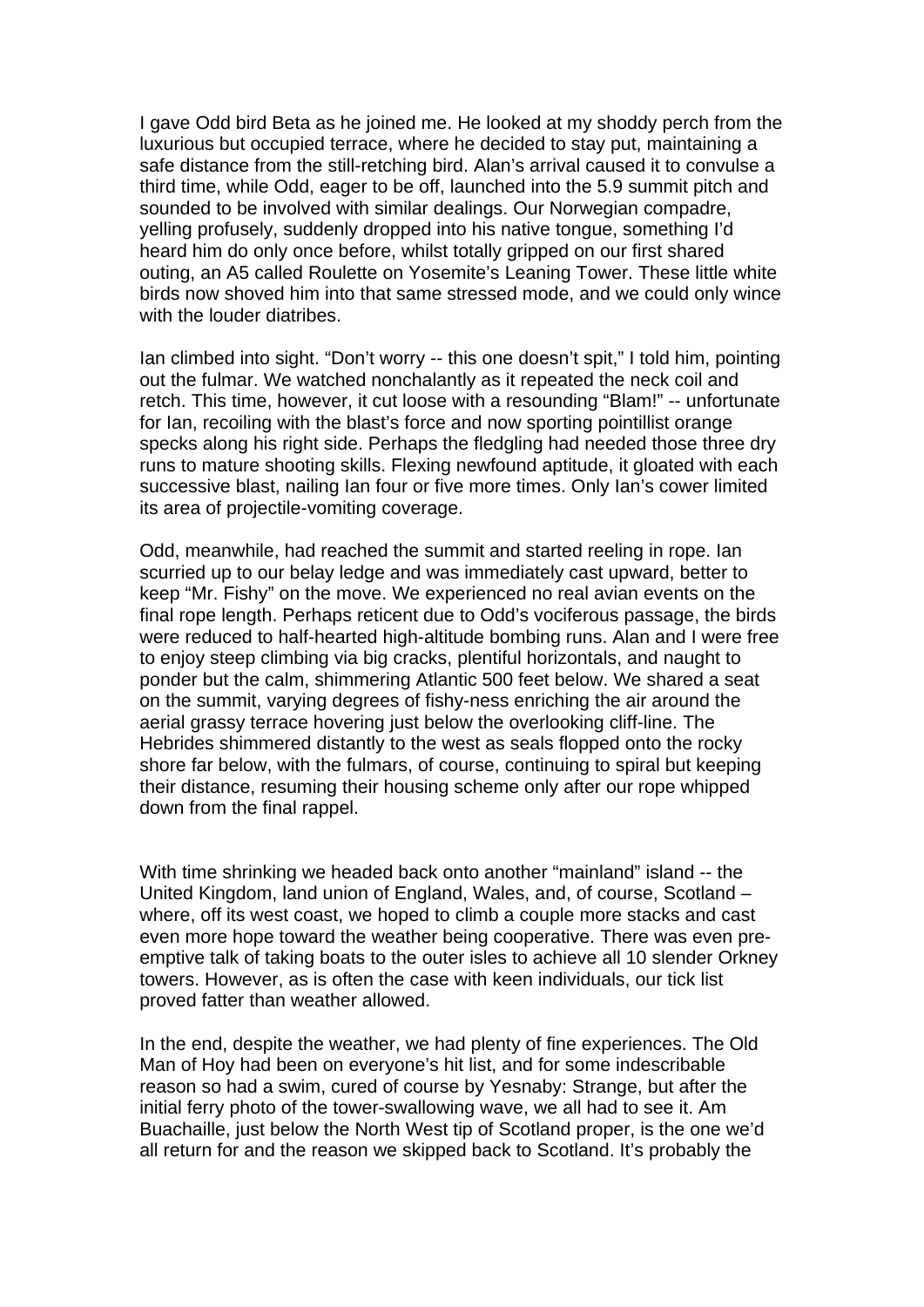stack least likely to survive the next major Atlantic onslaught, so skinny is the pedestal that keeps this ever-so-aesthetic, slender tower above the sea.

That darn maritime weather again and again. This time it thwarted us on Am Buachaille's multi-mile approach, and instead we poised for the more easily accessed Old Man of Stoer. The most accessible of all sea towers, as per road/civilization proximity, this Old Man stands just west of a peninsula of the same name, in the western Highland region, a long day trip from Glasgow or Edinburgh … or a picturesque hour spent traversing the nation at its skinniest point, from Inverness. Alan and I had endured horizontal sheets of rain dampening an attempt on this same 140-foot tower in 2005, so it somehow seemed fitting to head across the highlands and end a journey on such a fine obelisk. It was, however, not meant to be. Again we reached the overlook. And again, it began to rain. We dashed for cover over the bleak cliff top, rain soaking up from the spongy grass and pounding upon our backs, driving us homeward.



## Orkney Stacks

These northern British Isles may not have complete monopoly on sea stacks, but the small cluster of Orkney Islands just off the north Scottish coast